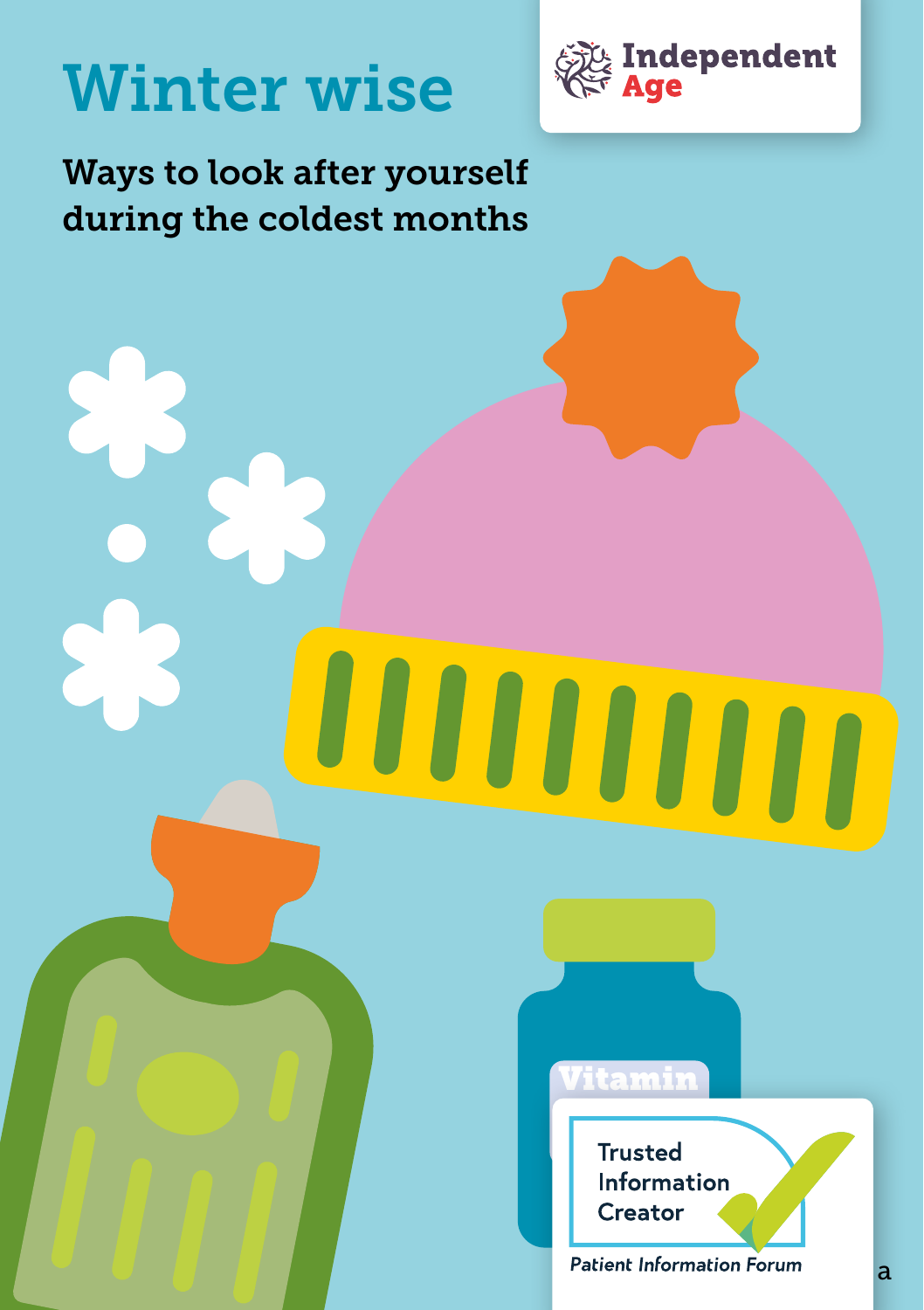#### Thank you

Independent Age would like to thank those who shared their experiences as this guide was being developed, and those who reviewed the information for us.

#### What do you think?

We welcome feedback on our publications. We use your comments to plan future changes.

If you'd like to help us to develop our information products, you can join our Readers' Panel. To find out more, call 020 7050 6560 or visit [independentage.org/](http://independentage.org/readers-panel) [readers-panel](http://independentage.org/readers-panel).

#### Our publications

In this guide you'll find references to our other free publications. To order them, call 0800 319 6789 or visit [independentage.org/publications](http://independentage.org/publications ).

If you would like this information in a different format (such as large print or audio CD), call us on 0800 319 6789 or email [operations@independentage.org](mailto:operations@independentage.org).

While some information may apply across the UK, generally our guides cover England.

Date of publication: August 2021 Next review date: August 2023

While we make every reasonable effort to ensure that our information is accurate at the time of publication, we do not accept any liability arising from its use. Our information should not be used as a substitute for professional advice. The inclusion of other organisations does not constitute an endorsement from us. The sources used to create this publication are available on request.

© Independent Age, 2021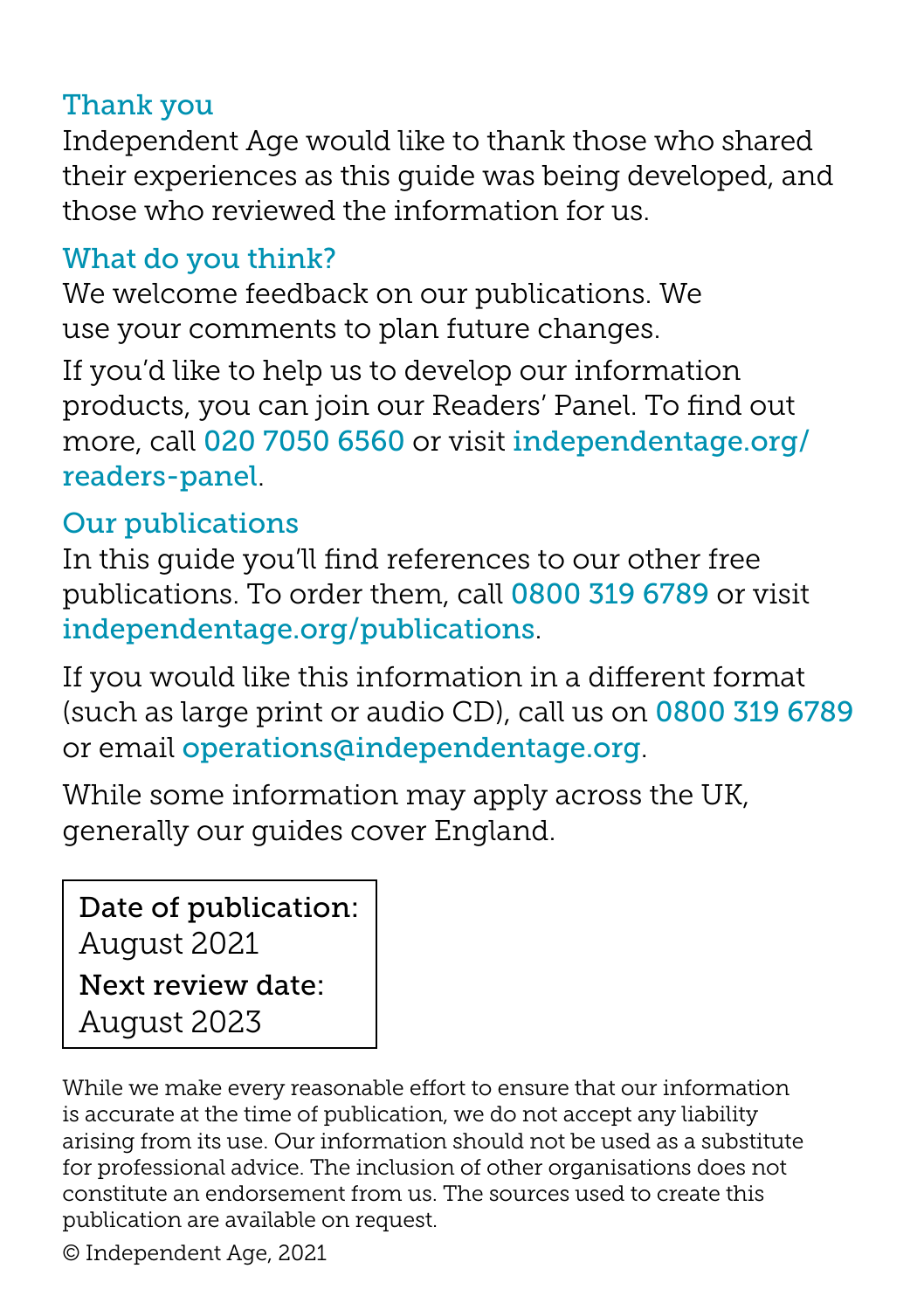# **Contents**

| About this guide<br>1. Looking after yourself<br>2. Staying healthy | $\overline{2}$<br>3 |                                  |    |
|---------------------------------------------------------------------|---------------------|----------------------------------|----|
|                                                                     |                     | 3. Keeping your home warm        | 10 |
|                                                                     |                     | 4. Making winter more affordable | 14 |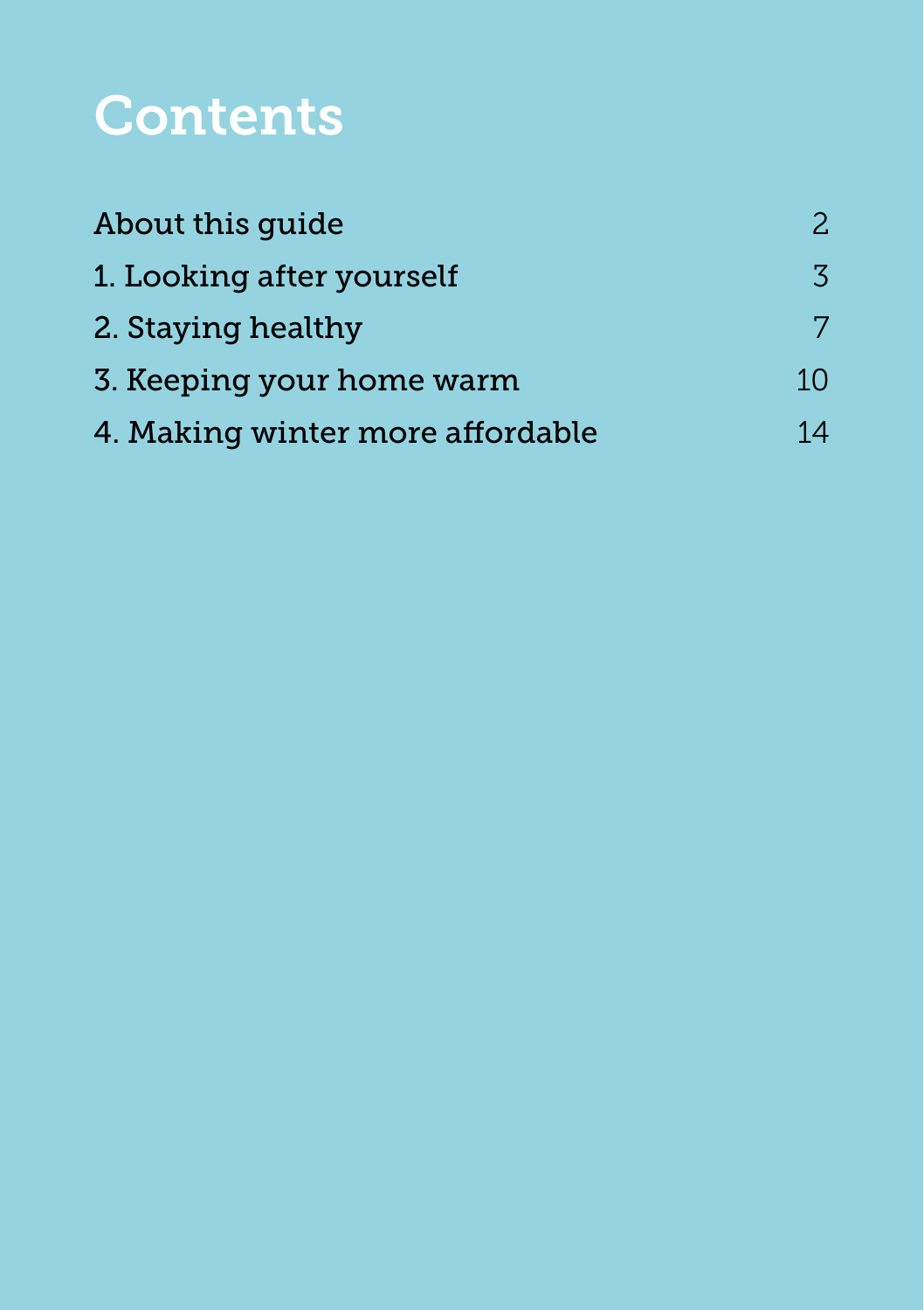# <span id="page-3-0"></span>About this guide



Winter can bring extra challenges. Dark evenings and icy pavements can make it hard to get out, while cold weather can make us vulnerable to illness. It's not just severe weather that causes problems – even average winter temperatures can affect our health.

With a bit of planning, you can take some simple steps to prepare yourself and your home for winter. This guide has tips on staying healthy and safe, as well as information about the help you can get with higher winter fuel costs.

You can use our two checklists, Preparing for winter and Staying well during winter, to plan for the colder months. Download them at [independentage.org/staying-well-in-winter](http://independentage.org/staying-well-in-winter) or call our Helpline on 0800 319 6789 to ask for a copy.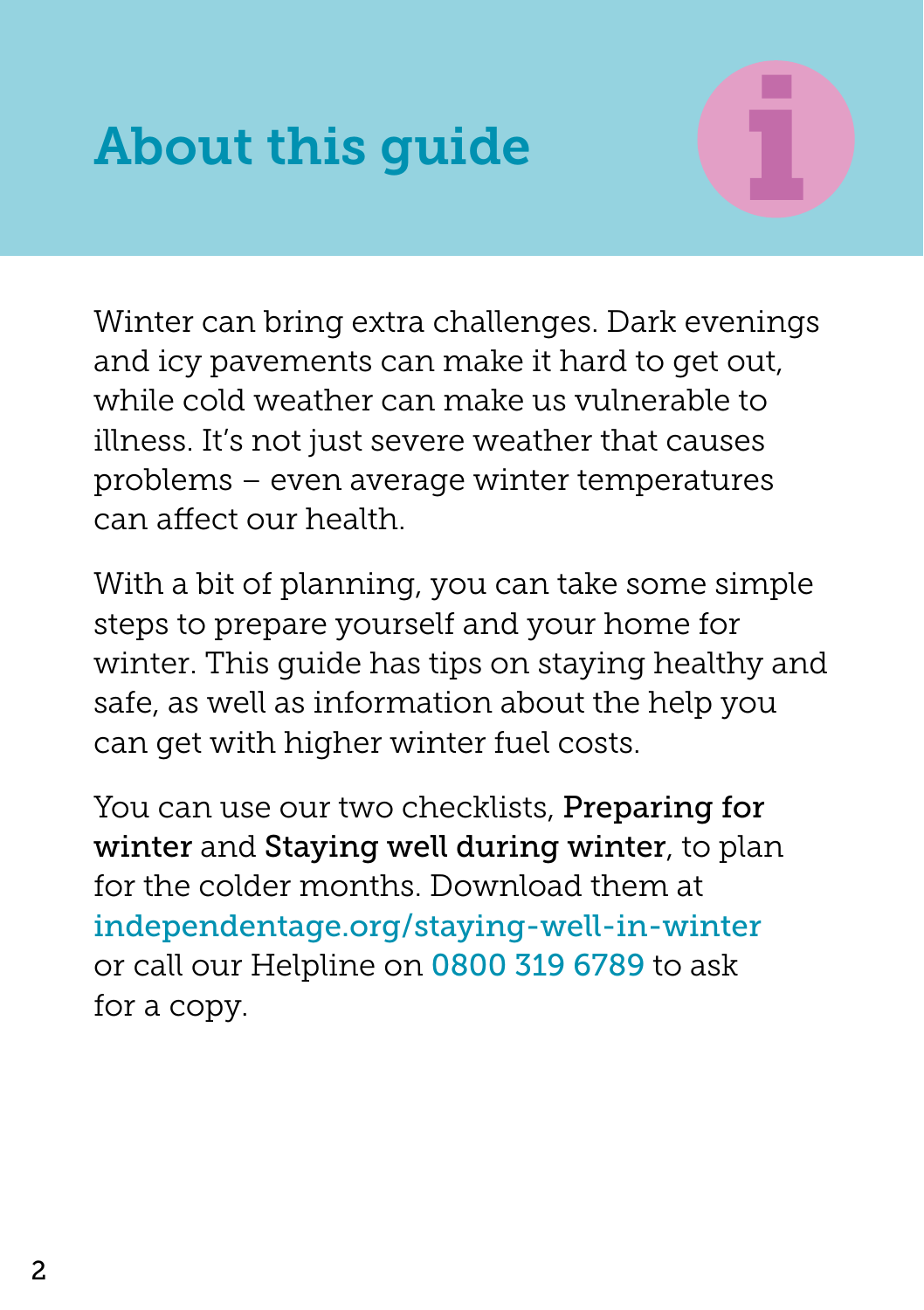# <span id="page-4-0"></span>1 Looking after<br>1 yourself yourself



Many of these tips will seem like common sense. However, it's a good idea to think about them in advance, to make sure you have everything you need for when the weather turns chilly.

# Wrap up warm

Layer your clothes to stay warm – the layers will trap warm air between them and keep you warmer than one thick jumper. Wear a hat and gloves when you go outside and wrap a scarf around your face to warm the air you breathe in. Wear water resistant shoes to keep your feet warm. If you have a breathing or heart problem, stay indoors when the weather is very cold.

Wrapping up warm can help protect you against chilblains. These are small, itchy red patches that appear if you've tried to warm up too quickly after going out in the cold or damp. Avoid scratching at your skin and they should clear up on their own in two to three weeks.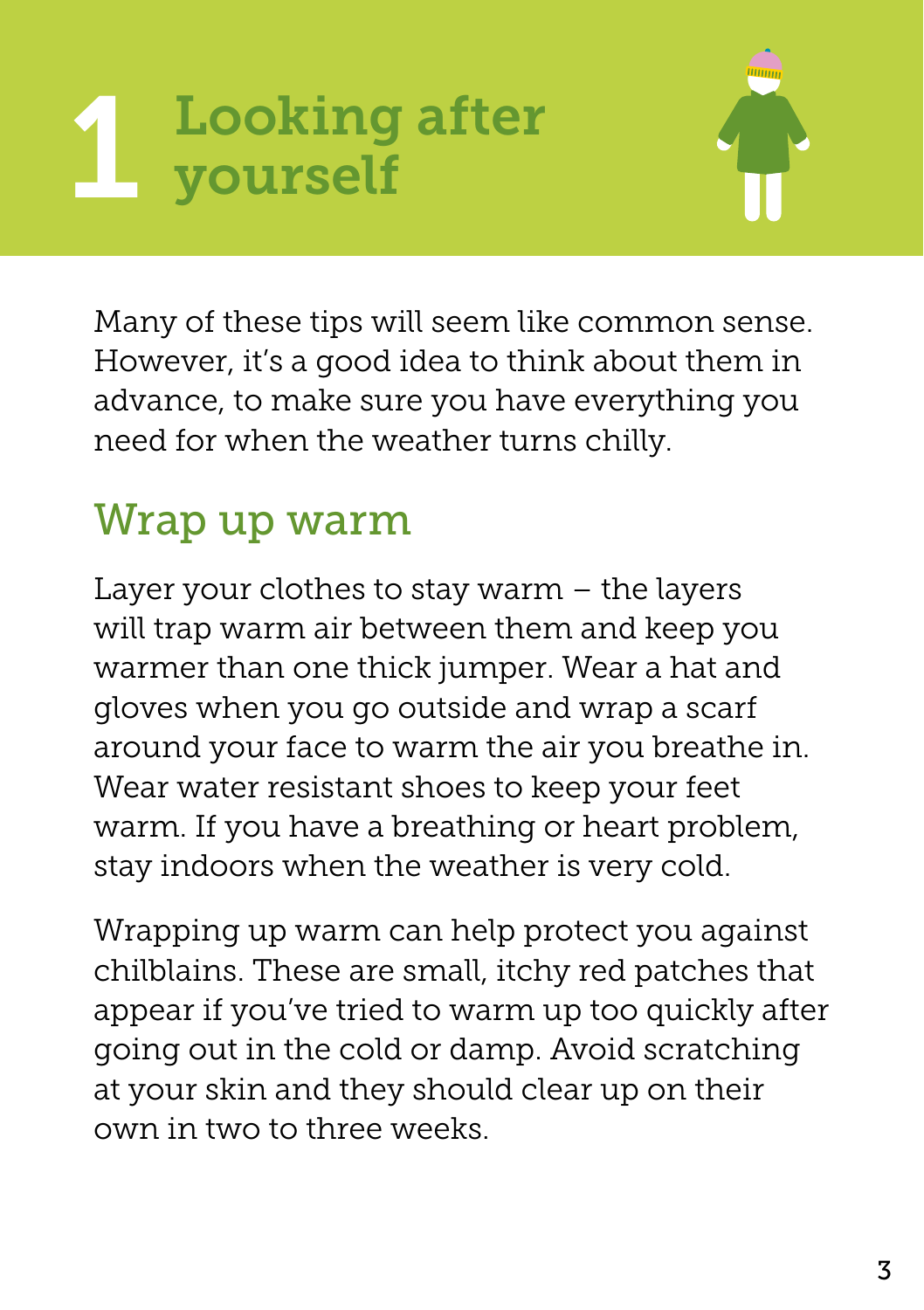# Take care outside in icy weather

If you have to go out when it's icy, wear shoes with good grip and a warm lining, and put on thick socks. Keep grit and/or salt to put on your path. Some councils provide free bags of this or you can buy it from a DIY store.

#### Eat well

Food is a vital source of energy that helps keep you warm. Have hot drinks and hot meals regularly throughout the day. Eat plenty of fruit and vegetables to boost your immune system and give you more energy.

The NHS Eatwell Guide can help you aim for a healthy and balanced diet ([nhs.uk/live-well/eat-well/](http://nhs.uk/live-well/eat-well/the-eatwell-guide) [the-eatwell-guide\)](http://nhs.uk/live-well/eat-well/the-eatwell-guide).

If you're having trouble affording food, you could contact your local food bank. They can provide emergency food and support. The Trussell Trust has more information on where you can find a food bank (01722 580 178, [trusselltrust.org\)](http://trusselltrust.org) or you can ask your local council.

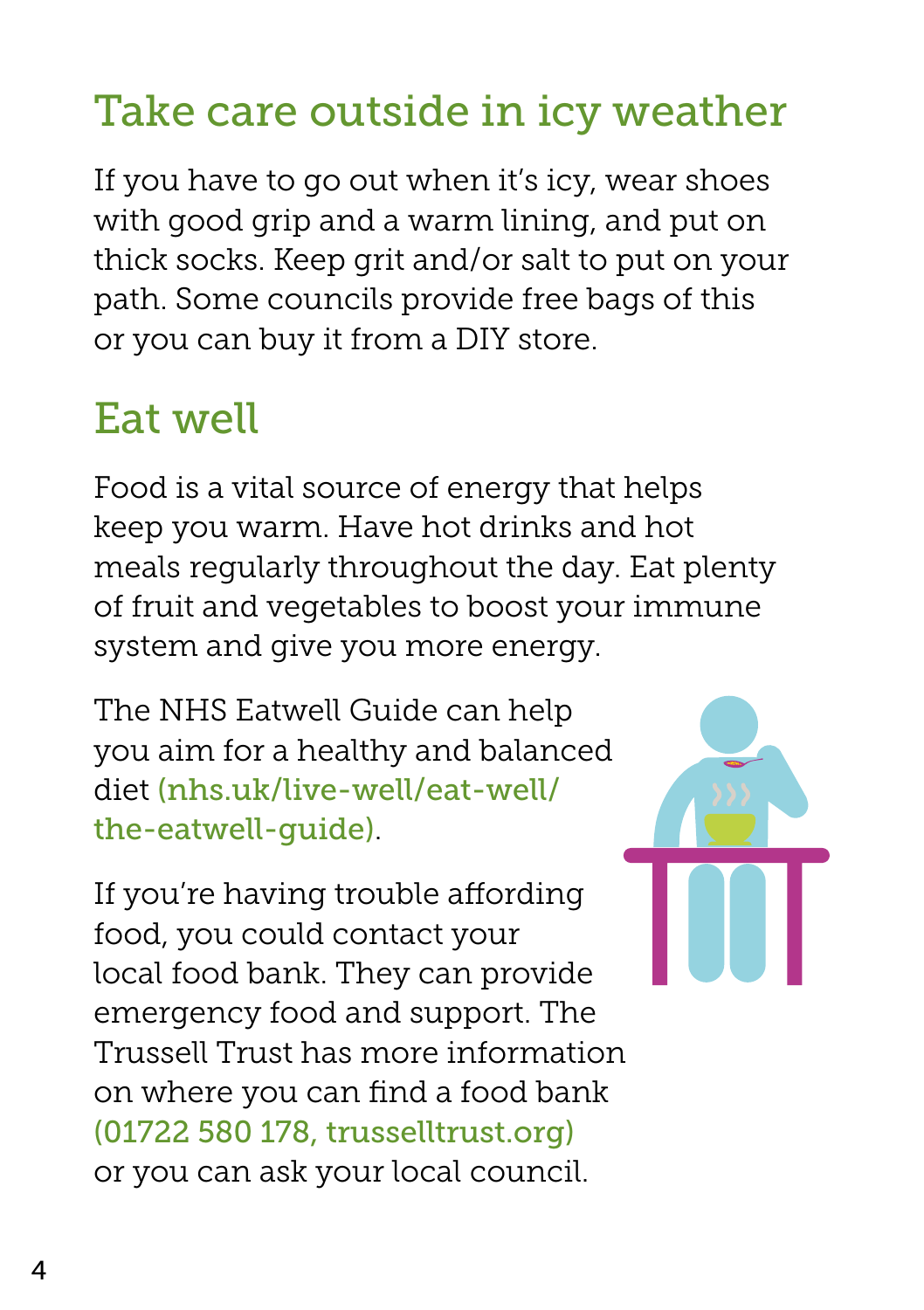#### Keep your cupboards and freezer well stocked

Keep basic food items for times when it's too cold to go out. Think about stocking up on tinned and dry foods, such as:

- tinned soup
- baked beans
- long-life milk and fruit juice
- ready-made sauces
- pasta and rice.



Keep frozen vegetables, meat, fish and bread in your freezer, if you have one.

You could consider doing your food shopping online, if you can. You can get groceries delivered to your door (usually for either a small fee or free if you spend a certain amount).

Some charities offer help if you have difficulty with food shopping. For example, Age UK provides home delivery services for a small fee. You can search for services near you on their website or call them for more information (0800 678 1602, [ageuk.org.uk/services/in-your-area/shopping\)](http://ageuk.org.uk/services/in-your-area/shopping).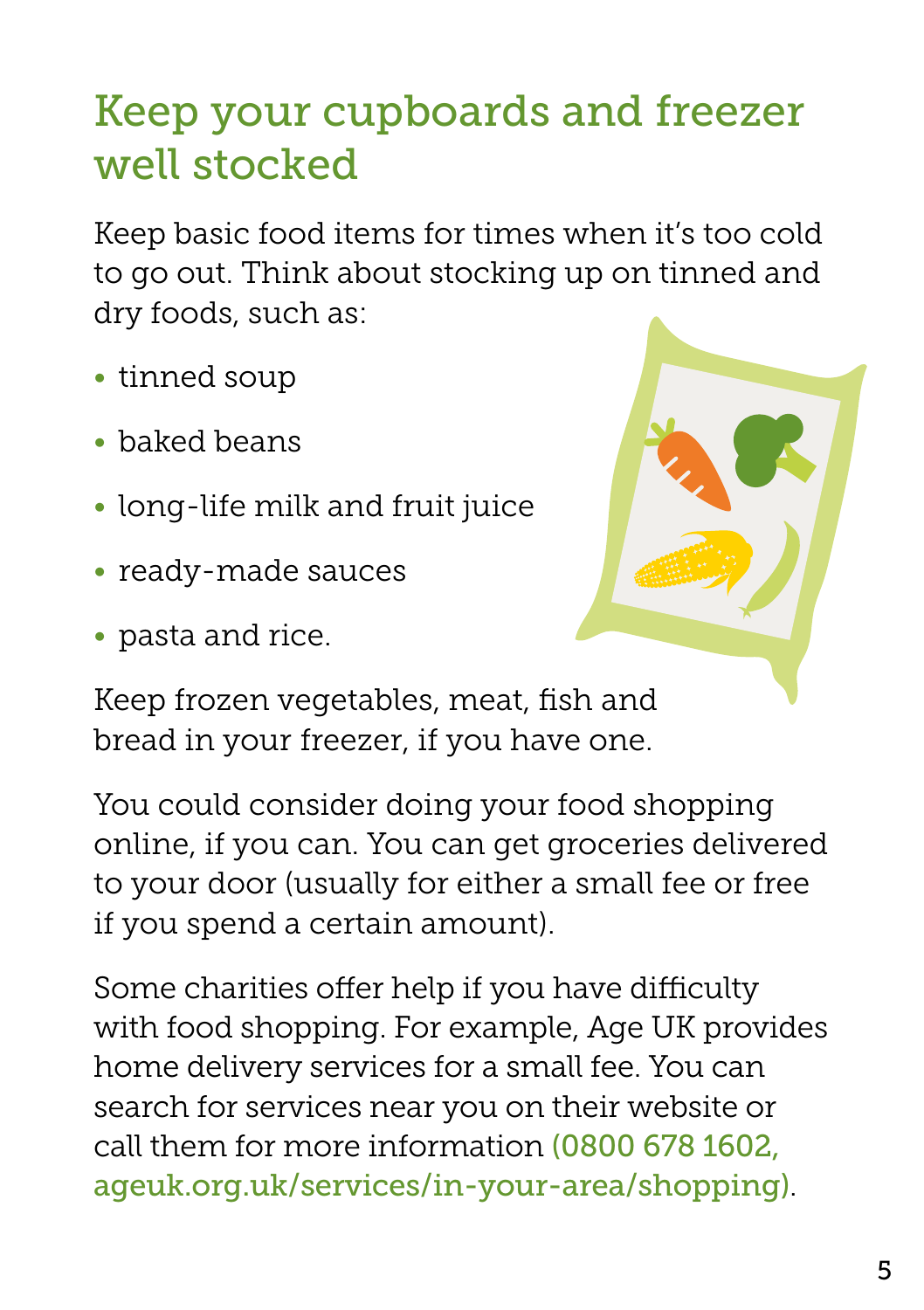# Stay active

Get outside if it isn't icy or too cold. It can boost your mood to get outdoors in the daylight, and it's good for your muscles and bones too.

If you're indoors, don't sit still for more than an hour. If you're online, you could take part in virtual fitness classes. For example, Extend offers online classes that includes seated and standing exercises (01582 832760, [extend.org.uk\)](http://extend.org.uk).

If you have health or mobility problems, talk to your GP about how much and what sort of exercises you can do.

#### Look after your mental health

You might find that your mood is affected by the darker and colder months, especially if you can't get out as much. If you're finding it hard to cope, speak to your GP.

As well as exercising and eating well, staying connected with others can help to improve your mental health. Read our factsheet How to stay socially connected for tips on things you could try.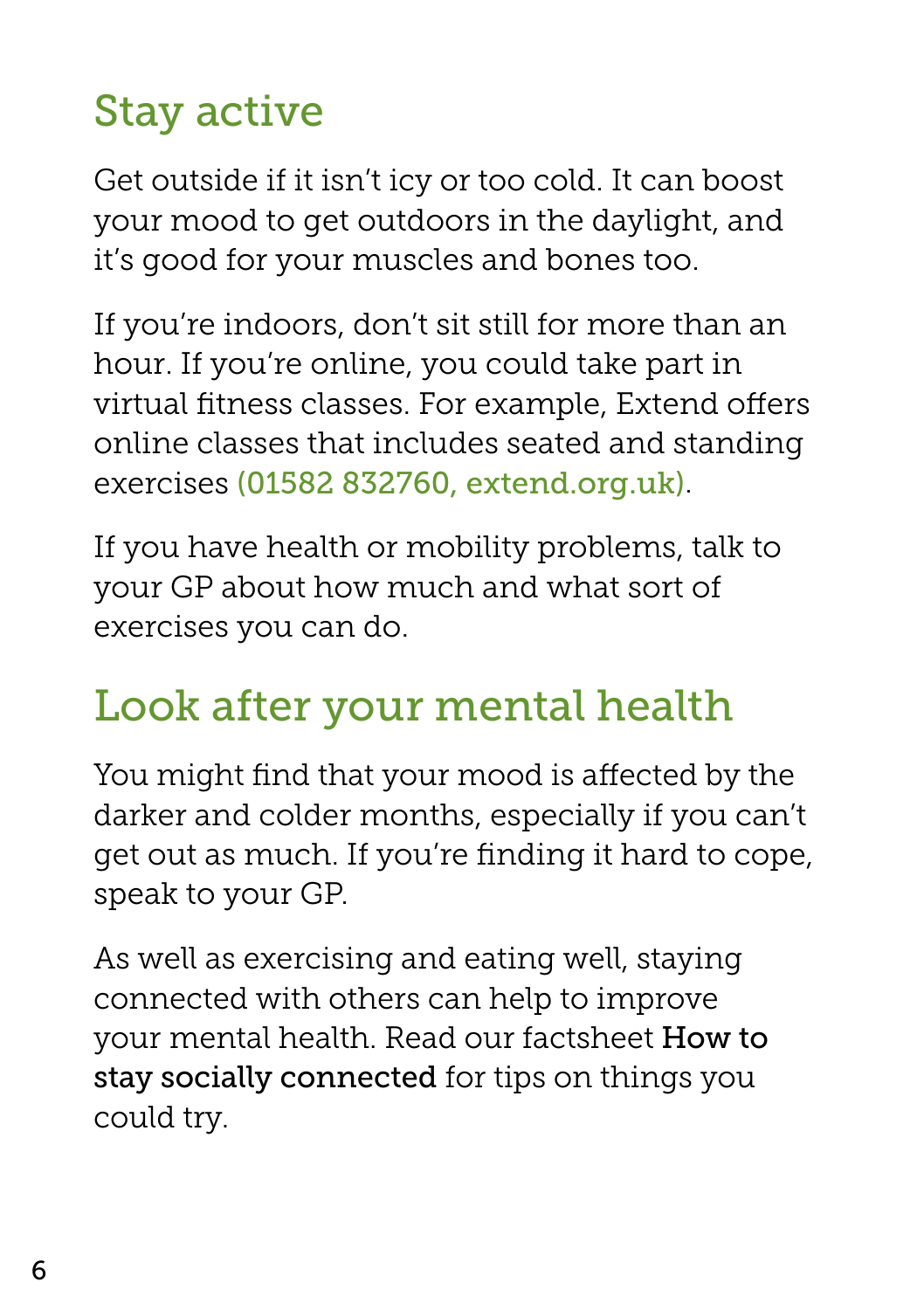<span id="page-8-0"></span>



# Get your flu jab

It's important to have a flu jab every year. Even if you had one last year, it might not protect you from this year's flu. It's free if:

- you're 65 or over
- you're a carer
- you have certain health conditions, such as diabetes or asthma.

In certain circumstances, it will be available for free to more groups of people, including those aged 50 to 64. Check with your GP surgery or pharmacy.

Flu is more than just a bad cold and can increase your risk of more serious illnesses such as pneumonia. It's best to get the jab as early as possible, before the winter flu season. Make an appointment with your GP or see if your local pharmacy offers the flu jab.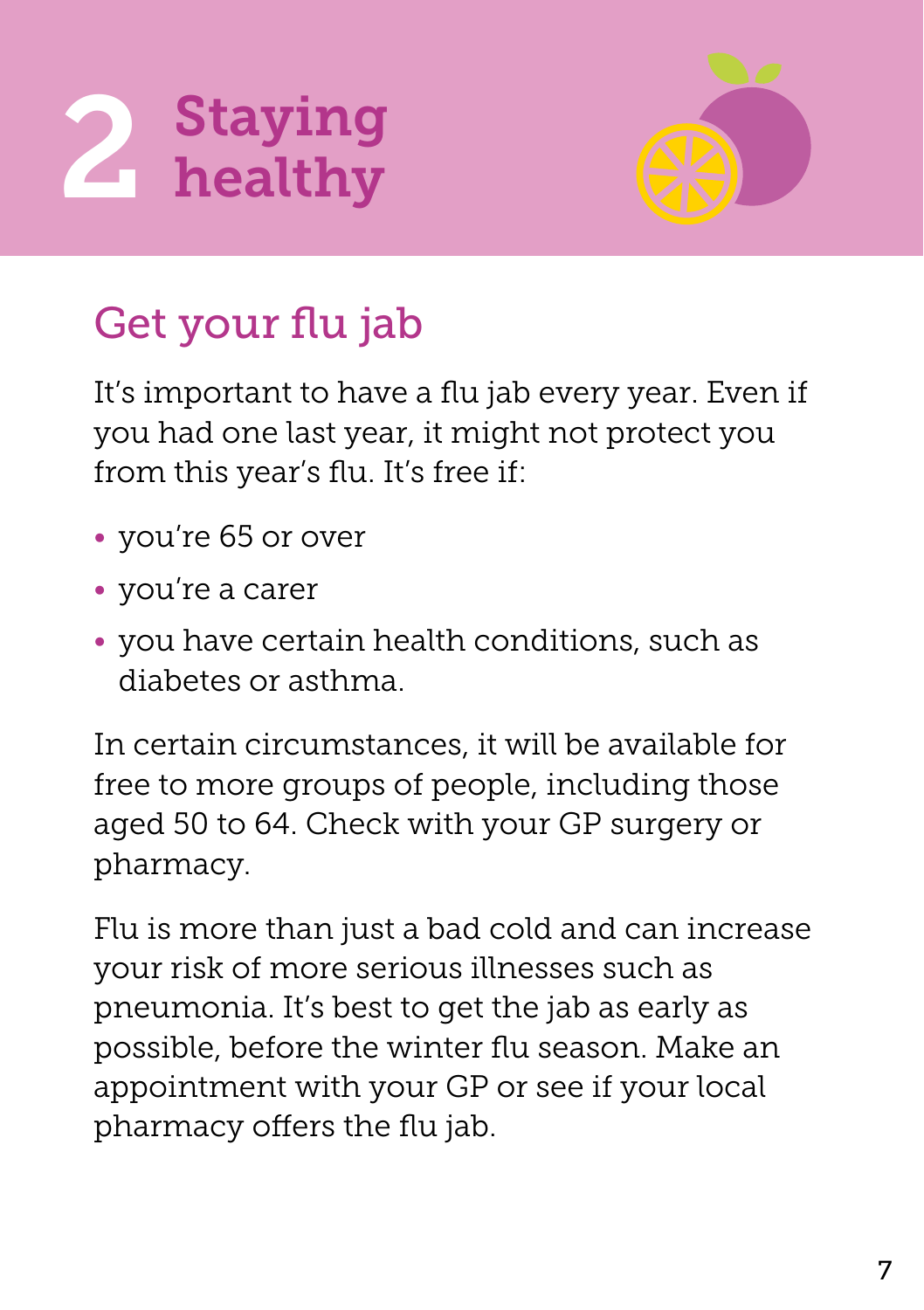### Check you've had a pneumo jab

The pneumonia vaccine (also called a pneumococcal or pneumo jab) is a one-off jab that helps protect against pneumonia, meningitis and septicaemia. You qualify for a free jab if you're 65 or over.

Contact your GP to get the jab or to check if you've already had it.

#### Restock your medicine cabinet

Keep a range of everyday medicines at home in case you get ill, such as your usual painkillers, cough medicine, lozenges and sore throat sprays. Ask your pharmacist for advice if you're unwell. Some GP surgeries and pharmacies have a minor ailment scheme. This may help you to get medicine for some minor illnesses for free if you don't normally pay for prescriptions.

Ask your pharmacy if they offer a home delivery service for your repeat prescriptions too. This can be helpful in cold weather or if you're unable to leave the house. You can also order repeat prescriptions online and get them delivered to you [\(nhs.uk/using-the-nhs/nhs-services/](http://nhs.uk/using-the-nhs/nhs-services/pharmacies/how-to-order-repeat-prescriptions-online) [pharmacies/how-to-order-repeat-prescriptions](http://nhs.uk/using-the-nhs/nhs-services/pharmacies/how-to-order-repeat-prescriptions-online)[online\)](http://nhs.uk/using-the-nhs/nhs-services/pharmacies/how-to-order-repeat-prescriptions-online).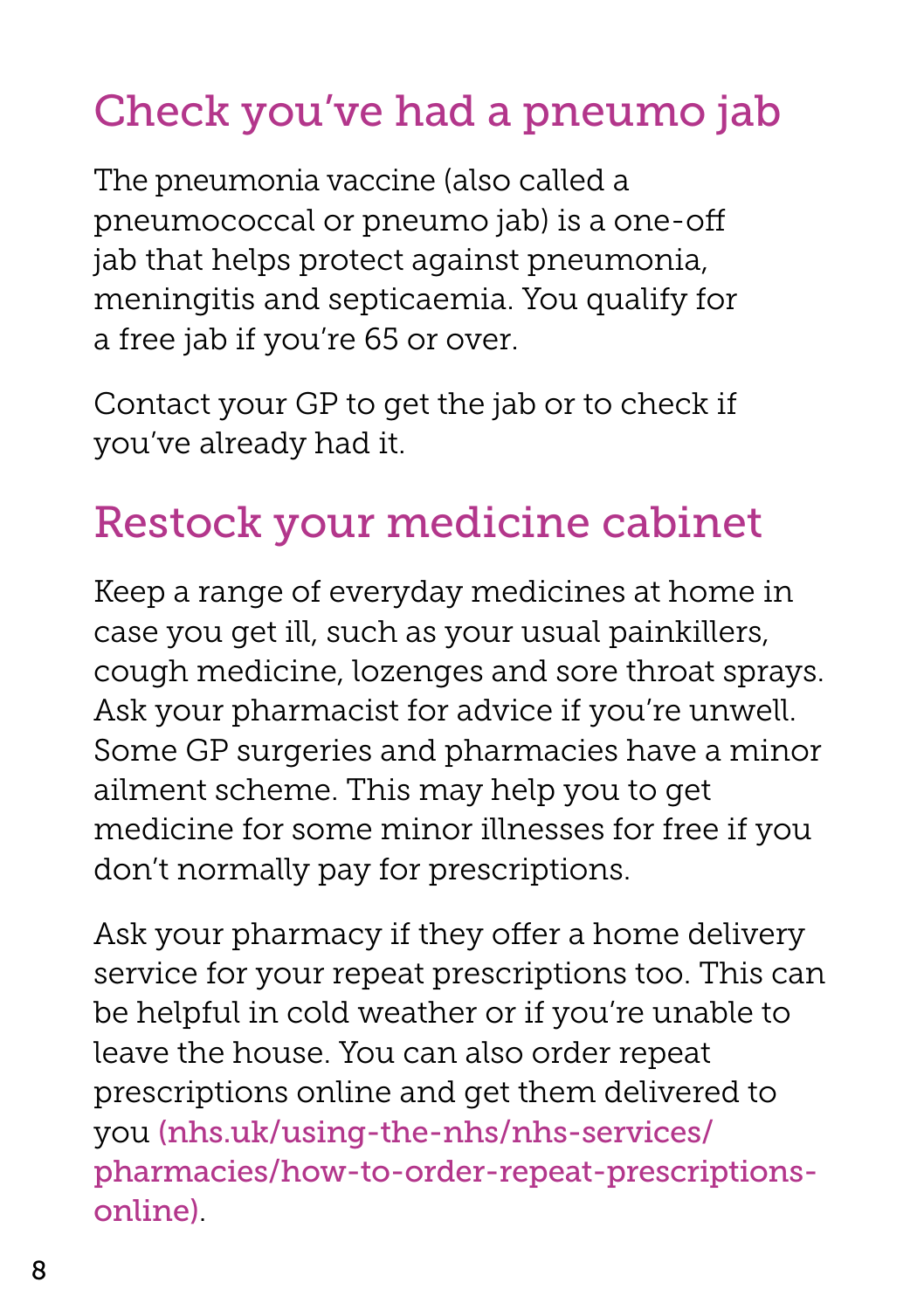# Get enough vitamin D

Lack of sunshine in winter can mean you don't get enough vitamin D, which can make you feel tired. The main source of vitamin D is sunlight, but you can also get it from oily fish (such as salmon, tuna, mackerel and sardines), eggs, red meat, liver, margarine and some cereals. However, it's difficult to get enough vitamin D from food alone.

The Department of Health and Social Care recommends that all adults consider taking a daily vitamin D supplement from October to March. People at risk of vitamin D deficiency may need to take a supplement all year round. Speak to your GP or pharmacist for advice.

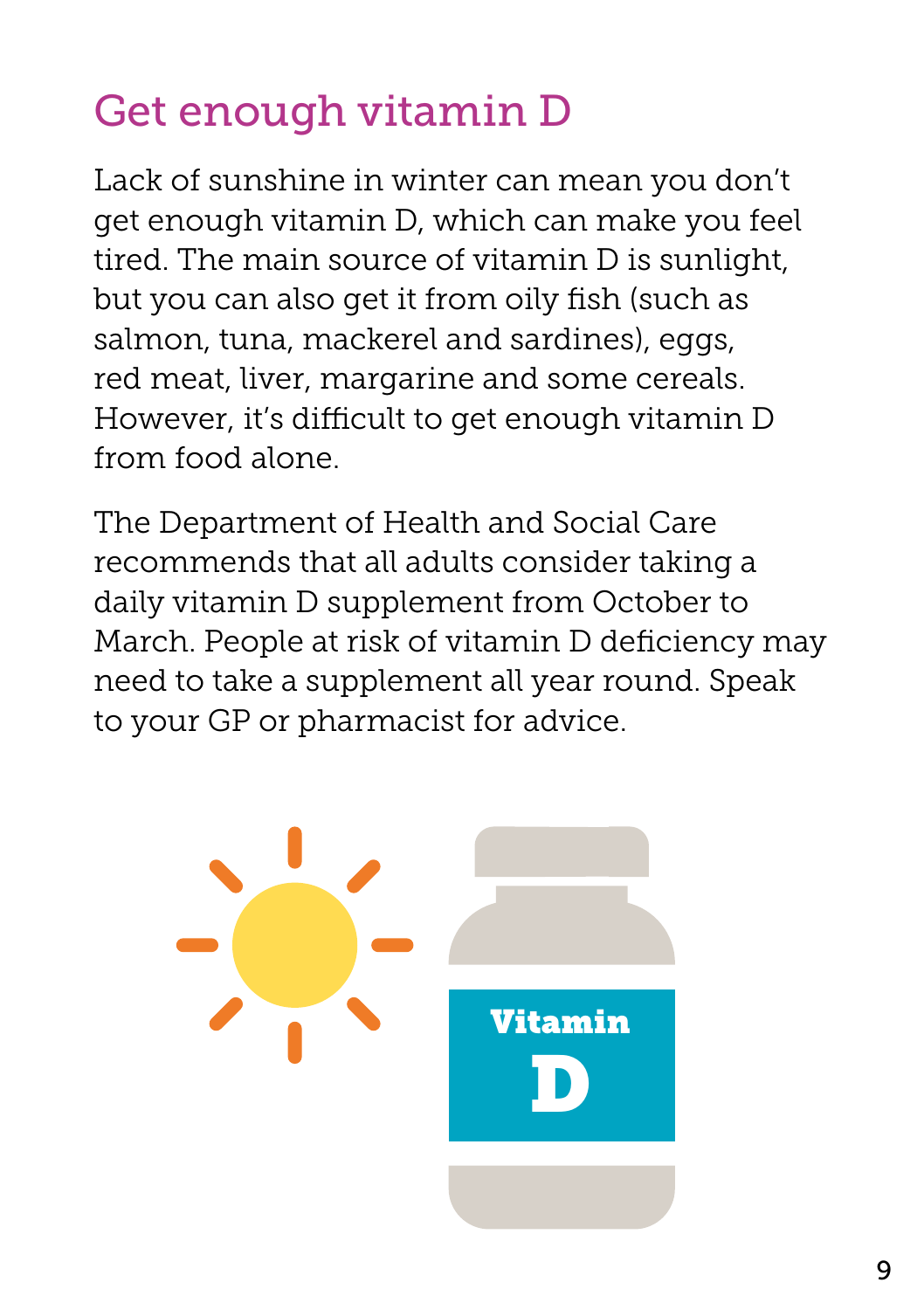<span id="page-11-0"></span>



18°C

#### Check the thermostat

Being cold isn't just uncomfortable – it can also be very bad for your health. Low temperatures increase the risk of flu, as well as a heart attack, stroke or hypothermia. Heat your home to at least 18°C (64°F) during the day and night. Turn up your thermostat if you feel cold.

### Check your boiler

Get your boiler serviced every year. It's best to do this ahead of winter, to make sure it doesn't break down when you need it most. To find a gas engineer, contact the Gas Safe Register (0800 408 5500, [gassaferegister.co.uk](http://gassaferegister.co.uk)). If you rent, check if your landlord has arranged this.

### Keep warm at night

A hot water bottle or electric blanket can warm up your bed. Never use both together, as this can be dangerous. Check whether you can keep your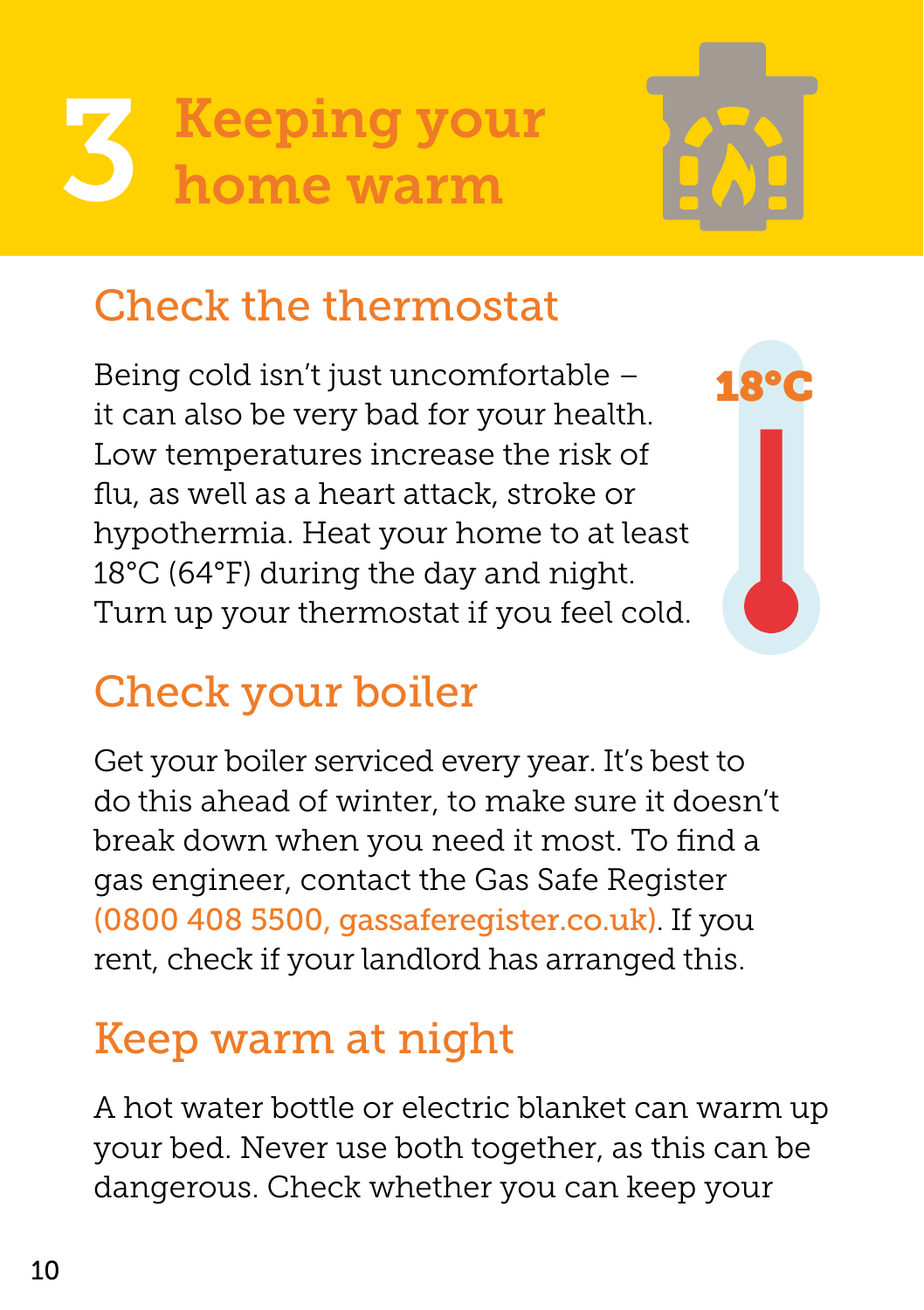blanket on all night or should switch it off before you get into bed.

Get your blanket checked every three years by an expert. Ask about this at the shop where you bought it or contact your local council's trading standards department – they may even run free testing days. If your blanket is more than 10 years old, consider replacing it.



Keep your bedroom window closed at night when it's cold. Low temperatures can raise your blood pressure and put you at risk of a stroke or heart attack.

# Simple tips to keep your home warm

- Draw your curtains before it gets dark to keep the heat in, and consider getting thermal or heavy ones to keep your room warmer.
- Shut your doors to keep heat in the rooms.
- Don't block your radiators with furniture keep them clear so heat can circulate.
- Put draught excluders around doors and windows.

Contact Simple Energy Advice (0800 444 202, [simpleenergyadvice.org.uk](http://simpleenergyadvice.org.uk)) for more tips.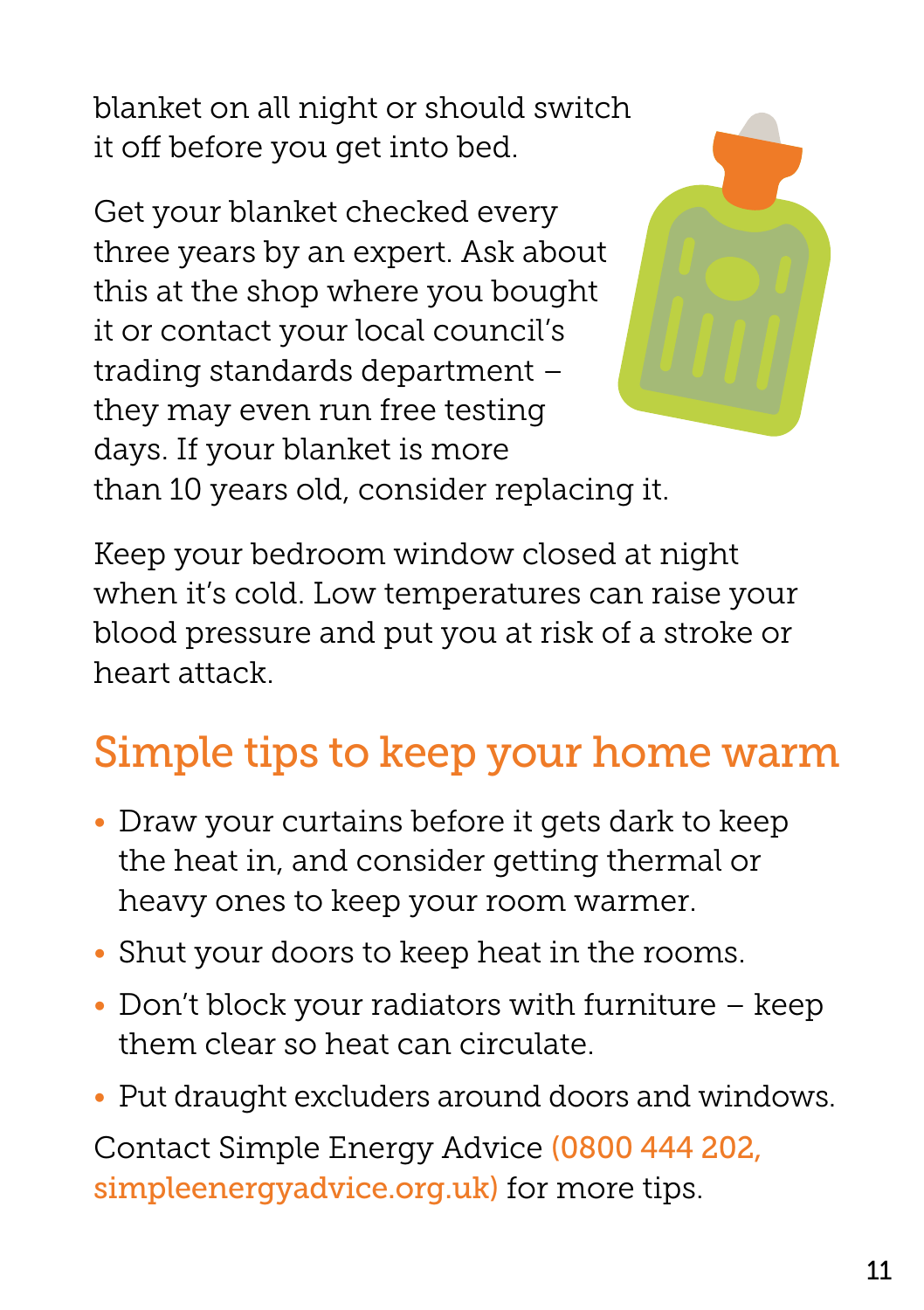# Get your home insulated

Insulating your loft and cavity walls and fitting a jacket to your hot water cylinder can make your home much warmer and reduce your bills. Read our factsheet Paying for home maintenance and repairs to find out more about home insulation and whether you can get help to pay for it.

#### Apply for a grant to make your home warmer

You can get support to make your home more energy efficient. This will make it feel warmer and may reduce your fuel bills too.

You could qualify for help with insulating your home through the Energy Company Obligation (ECO) scheme. You may also get help with repairing your boiler or heating system, or replacing your window glazing if you:

- receive certain benefits or you're on a low income
- can't afford your heating or other energy bills
- are vulnerable to the effects of a cold home.

Contact Simple Energy Advice (0800 444 202, [simpleenergyadvice.org.uk](http://simpleenergyadvice.org.uk)) to find out if you're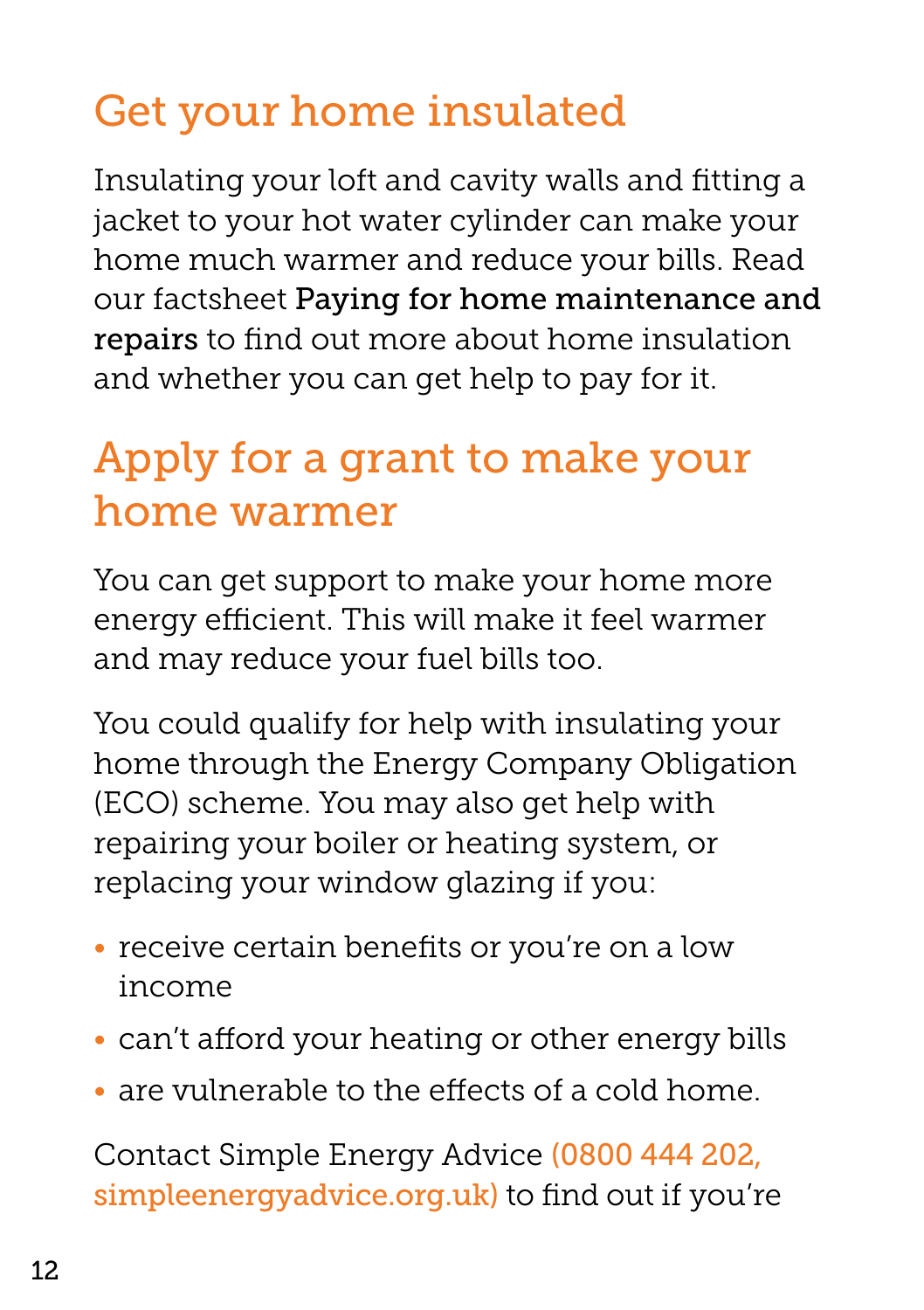eligible for the ECO scheme. If you don't qualify, you can still check with your energy supplier or your local council to see if you can get help in other ways.

### Join the Priority Services Register

Make sure you've signed up to your energy supplier's and network operator's Priority Service Register if you:

- are above State Pension age
- are disabled
- have a long-term illness, or sight or hearing loss
- are in a vulnerable situation.

This gives you free support and services – for example, you might be given advance notice of power cuts or

offered alternative heating facilities if your supply is disrupted.

Suppliers and network operators offer different help, so contact both to find out what they provide.

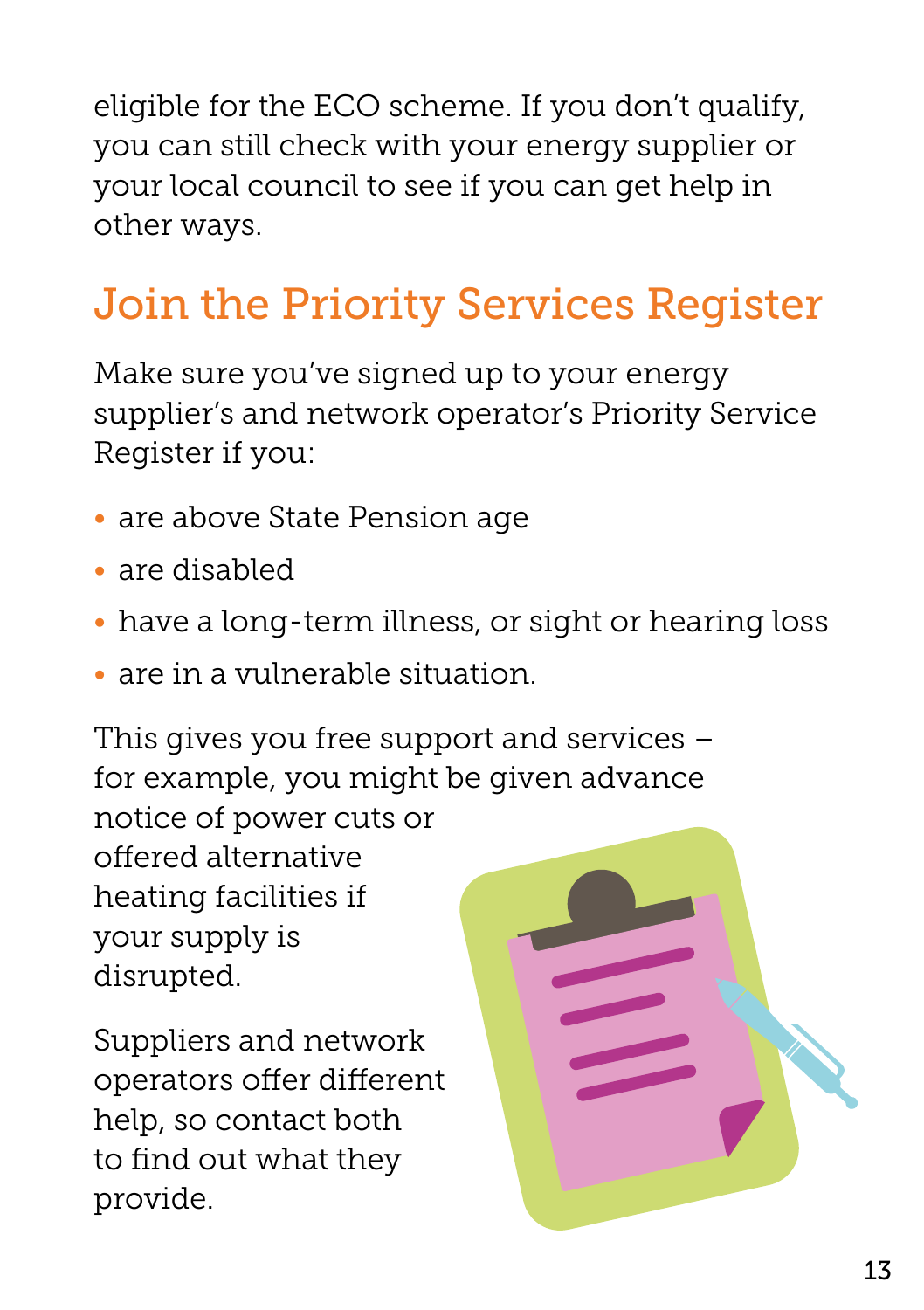# <span id="page-15-0"></span>**Making winter** more affordable



#### Claim the money you're entitled to

Most people who are of State Pension age will get a Winter Fuel Payment of between £100 and £300 by the start of every year. Call the Winter Fuel Payment Centre on 0800 731 0160 or visit [gov.uk/winter-fuel-payment](http://gov.uk/winter-fuel-payment) for more information.

If you get Pension Credit, you should automatically get a Cold Weather Payment of £25 each time the temperature in your area is at 0°C (32°F) or below for seven days in a row between 1 November and 31 March.

You may qualify for a one-off discount on your electricity bill if you receive Guarantee Pension Credit or you're on a low income, even if you use a pre-pay meter. Contact your energy supplier to check if they are part of the scheme, or the Warm Home Discount Scheme to find out more (0800 731 0214, [gov.uk/the-warm-home](http://gov.uk/the-warm-home-discount-scheme)[discount-scheme\)](http://gov.uk/the-warm-home-discount-scheme).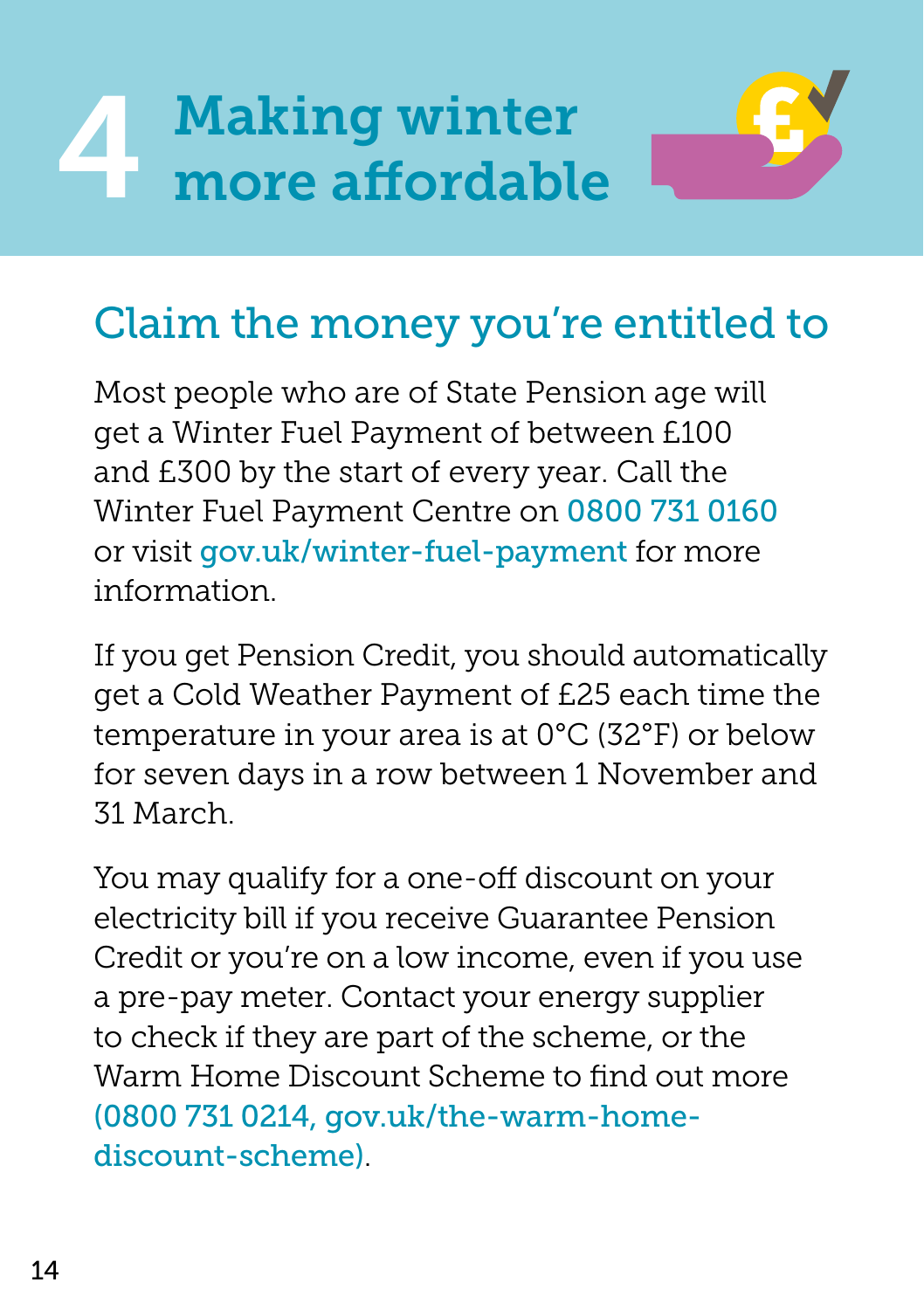Pension Credit can top up your weekly income. If you're a carer or receive certain disability benefits, you may qualify for higher rates of Pension Credit. For more information about rates, see our guide Pension Credit.

Call us on 0800 319 6789 to arrange a full benefits check, or try our online calculator ([independentage.org/benefit-calculator](http://independentage.org/benefit-calculator)).

# Check you're on the best fuel tariff

Switching supplier can be the best way to save money and may be easier than you think. Visit our website for information on how you might be able to save money by switching to a new energy supplier ([independentage.org/](http://independentage.org/get-advice/money/saving-money/switching-energy-supplier) [get-advice/money/saving](http://independentage.org/get-advice/money/saving-money/switching-energy-supplier)[money/switching-energy](http://independentage.org/get-advice/money/saving-money/switching-energy-supplier)[supplier\)](http://independentage.org/get-advice/money/saving-money/switching-energy-supplier)[.](https://www.citizensadvice.org.uk/consumer/energy/energy-supply/get-a-better-energy-deal/switching-energy-supplier/)



If you're not online, call one of the Ofgemaccredited energy switching companies for advice – for example, Uswitch (0800 6888 557, [uswitch.com](http://uswitch.com)) or Citizens Advice (0800 144 8848, [energycompare.citizensadvice.org.uk](http://energycompare.citizensadvice.org.uk)).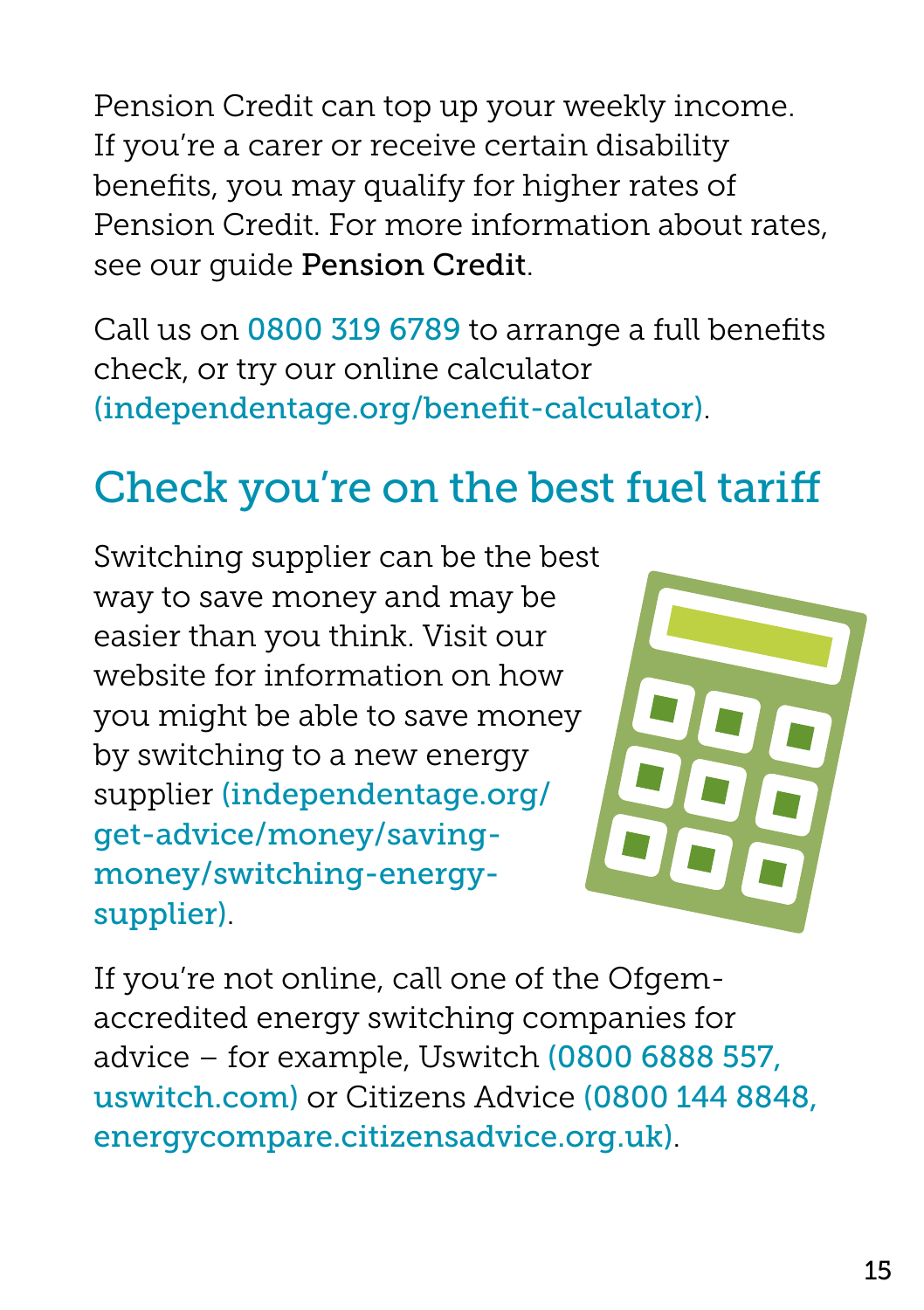# Get help if you're in debt

If you're struggling to pay your energy bills, contact your supplier to set up a repayment plan. Charis Grants can direct you to sources of financial help with fuel bills (01733 421 021, [charisgrants.com\)](http://charisgrants.com). Simple Energy Advice also has an energy grant finder [\(simpleenergyadvice.org.uk/grants\)](https://www.simpleenergyadvice.org.uk/grants).

For free, independent advice about debt, contact the debt charities National Debtline (0808 808 4000, [nationaldebtline.org\)](http://nationaldebtline.org) or Stepchange (0800 138 1111, [stepchange.org\)](http://stepchange.org).

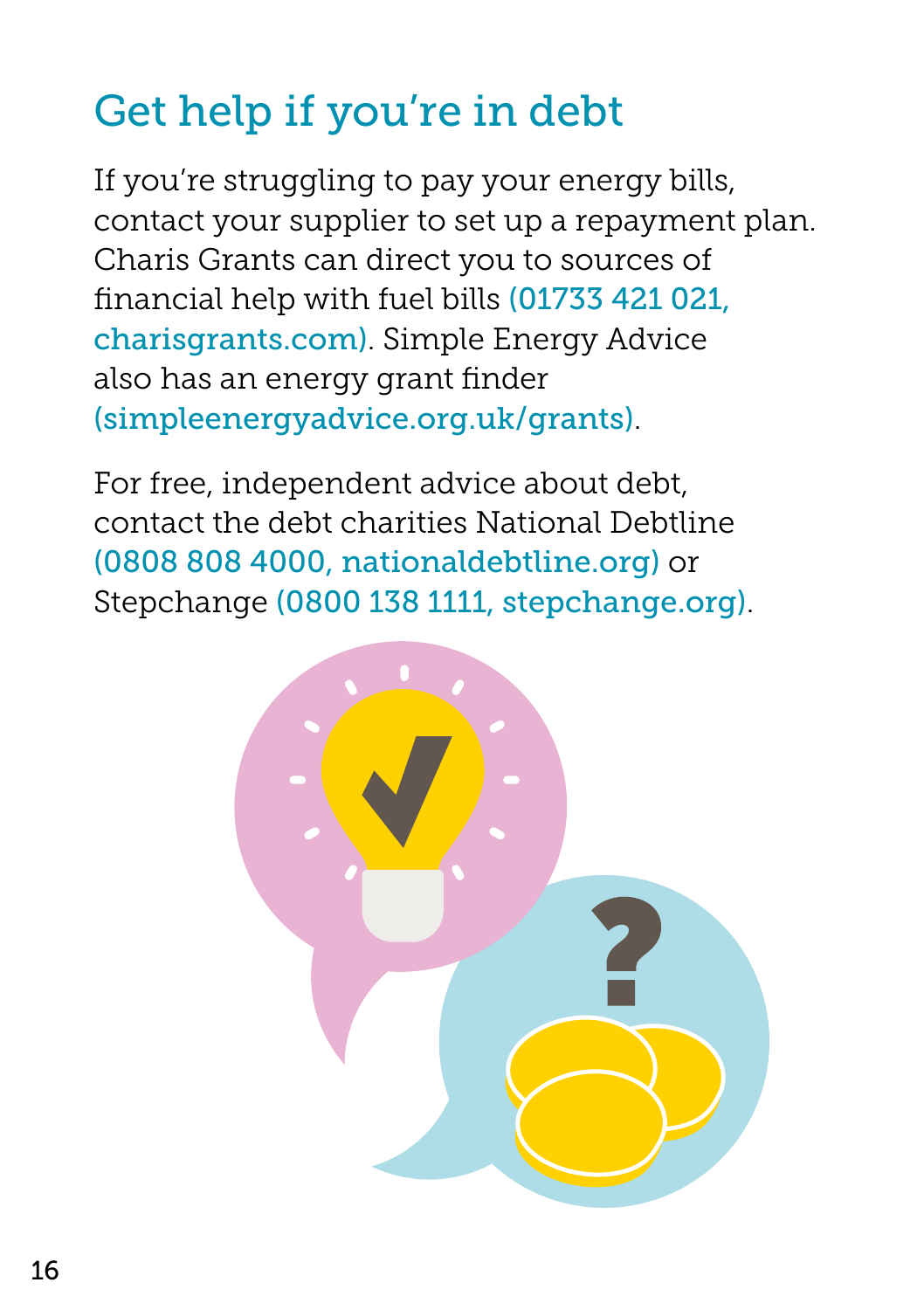Our practical, jargon-free advice guides give you the information you need to get the most out of older age.

To find out about our full range of guides and order copies, call 0800 319 6789 or visit [independentage.org/publications](http://independentage.org/publications)

We want the UK to be the best place to grow older and we have ambitious targets to increase the number of older people we help and the difference we make. We receive no state funding and rely on income from individuals, trusts and other sources to continue providing our services to hundreds of thousands of older people in need.

Visit [independentage.org](http://independentage.org) to make a secure online donation and find out about other ways to support us. Alternatively, you can call us on 020 7605 4223 or email [supporters@independentage.org](mailto:supporters@independentage.org)